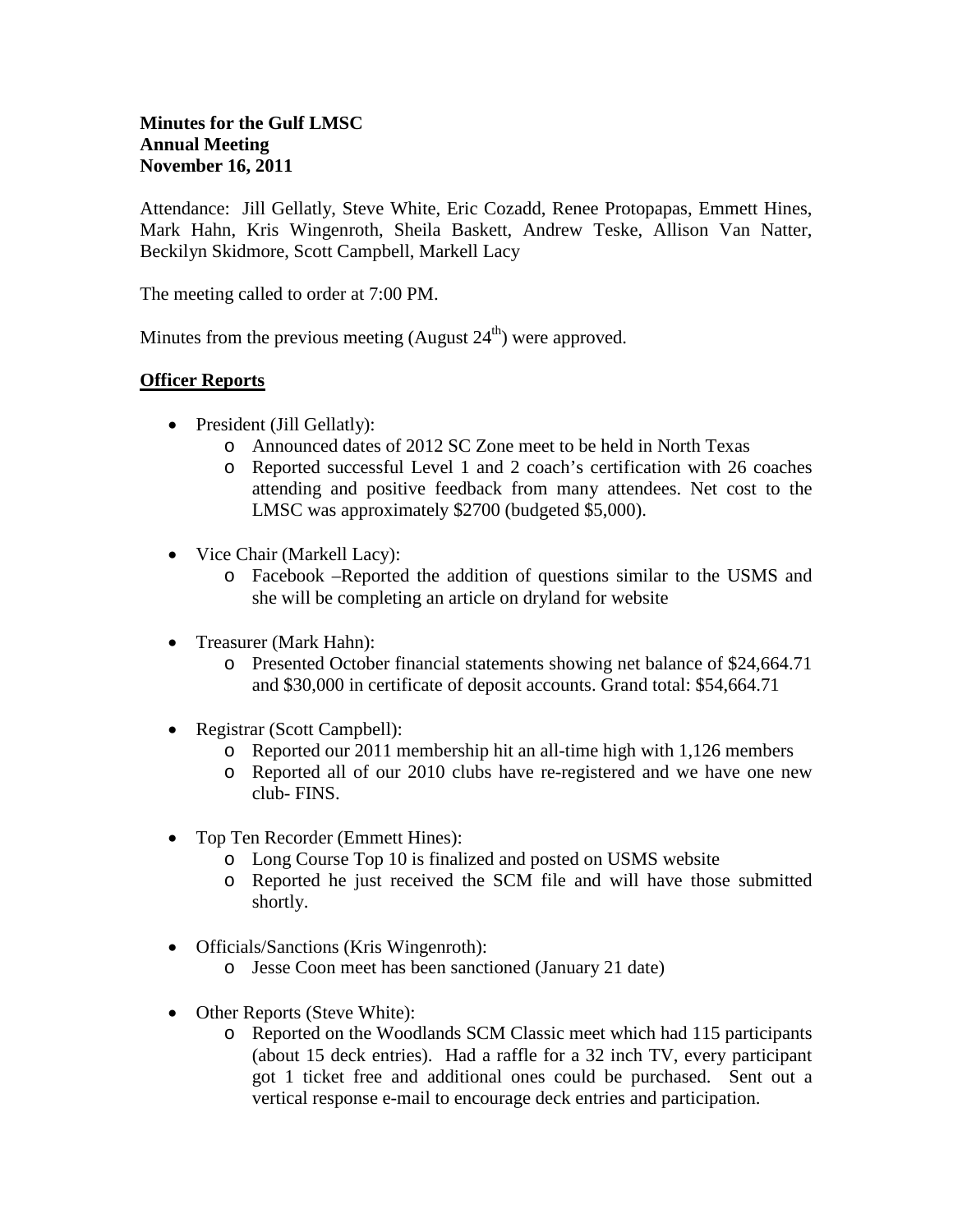## **New Business**

- o Proposed amendments to the By-laws were presented by Jill Gellatly- These included (1) the addition of a conflict resolution policy as required by the LMSC Minimum Standards (2) change of requirement of annual meeting date by October 1<sup>st</sup> to December 1<sup>st</sup> and (3) inclusion of mention that we are  $501c(3)$ organization under the IRS tax laws
- o After further review of actual by-laws, it was determined that we could not make changes to the by-laws without 15 days notice of the "exact" changes but discussion ensued regarding the changes.
- o Kris Wingenroth and Scott Campbell agreed to review the current By-laws for any other suggested changes and will present at the next meeting. Additionally, the policies will be reviewed including the addition of job descriptions in the policies as required by LMSC Minimum Standards. We currently have a few positions detailed but not all per the requirements.
- o A Waiver of the Annual Meeting delay was approved and signed.
- o Kris Wingenroth presented a "Professional Development Application" form for Gulf Coaches. The Committee earlier had embraced the idea of approving a certain budgeted annual amount for professional development for coaches and publishing a form for coaches to complete if they wish to apply for funding related to professional development of their choice. It was determined that the form needs to include a statement about the responsibility of the coach to make a report to the GMSC after their return so that we have verification of their participation and submission deadlines were agreed upon. Kris will revise the form.
- o MSA to approve \$2,500 for Coaches Professional Development for 2012.
- o 2013 Registration fees were discussed. The GMSC Board had voted via e-mail to retain the current \$40 membership dues for 2012. USMS is increasing their share of dues by \$2 each year through 2014. Currently, USMS retains \$31 of the \$40 dues. Further discussion was postponed until mid-2012.
- o Discussion ensued about developing policies regarding open water sanctions. We are having an increased number of inquiries about open water swims and one was recently denied due to a conflict with another event. However, there is concern over the ability of inexperienced event directors to run a well organized and safe event.